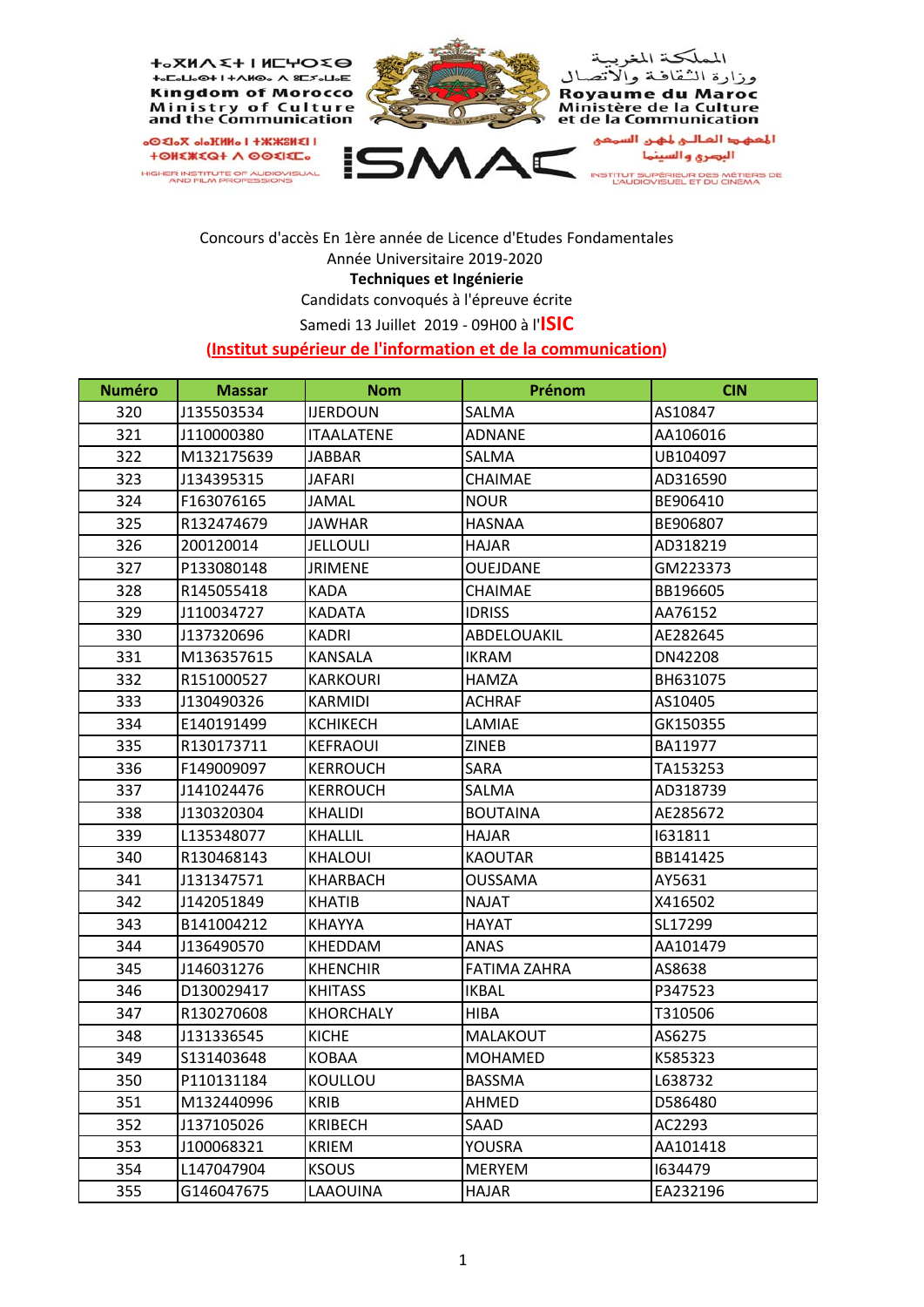**+。XMA {+ I MEHO {0** +<sub>°</sub>C°H°H+VN⊙°V 8C≥°H°E **Kingdom of Morocco** Ministry of Culture<br>and the Communication

**I IENSKK+ I oNNMolo XoleDo** *<u>+ΘΗΣ</u>* ΚΩ + Λ ΘΘΣΙΣΕ. HIGHER INSTITUTE OF AUDIOVISUAL<br>AND FILM PROFESSIONS







المعهد المالـي لمهـن السمعي<br>البصري والسينما

INSTITUT SUPÉRIEUR DES MÉTIERS DE<br>L'AUDIOVISUEL ET DU CINÉMA

| 356 | J110068431 | <b>LAAOUINATE</b> | <b>ADAM</b>          | AA108021 |
|-----|------------|-------------------|----------------------|----------|
| 357 | J130160666 | <b>LABASSI</b>    | <b>MOHSINE</b>       | AA106095 |
| 358 | R136570780 | LADRI             | SALMA                | BJ445594 |
| 359 | J136316811 | LAGMIRI           | SALMA                | AY4676   |
| 360 | J138467753 | LAGRAA            | <b>NAJWA</b>         | AE266986 |
| 361 | N134170958 | LAGUNAOUI         | CHAIMAE              | CD717192 |
| 362 | N139294166 | LAHKIM            | <b>MOHAMMED</b>      | CD698133 |
| 363 | J130404855 | LAHNA             | <b>OMAR</b>          | AD316648 |
| 364 | N139109115 | LAJDEL            | ALI                  | CN34336  |
| 365 | M130108480 | LAKHBAB           | <b>RABAB</b>         | D871676  |
| 366 | G132592759 | <b>LAKOUIS</b>    | AYMEN                | EE852966 |
| 367 | P148018376 | LARAG             | <b>MERYEM</b>        | G772406  |
| 368 | J133429159 | LASSAOUI          | <b>NAJOUA</b>        | AE233625 |
| 369 | J130051466 | LEBBAR            | <b>LINA</b>          | AA97247  |
| 370 | J135483011 | LHASSANI          | HAMZA                | AS11503  |
| 371 | S133100154 | <b>LMIMOUNI</b>   | <b>RIM</b>           | Z603203  |
| 372 | C138139853 | <b>LMNJAOUI</b>   | <b>AYOUB</b>         | JA188013 |
| 373 | N136256246 | <b>LOTFI</b>      | MOHAMMED ACHRAF      | CB338658 |
| 374 | J145032578 | <b>LOUBNA</b>     | <b>WAKRIM</b>        | AS12731  |
| 375 | J135429065 | <b>LOUKILI</b>    | <b>OUSSAMA</b>       | AE7476   |
| 376 | E134162056 | LOURAGLI          | <b>AYOUB</b>         | G747319  |
| 377 | J132270790 | <b>LYACOUBI</b>   | <b>LOUBNA</b>        | AA104097 |
| 378 | E130253164 | LYAMANI           | <b>NARJISS</b>       | G753951  |
| 379 | M134382547 | <b>MAAZOUZE</b>   | SALMA                | DO60296  |
| 380 | N131299289 | <b>MACHLAF</b>    | TARIK                | CB334339 |
| 381 | M139536784 | <b>MAGHRAOUI</b>  | AHLAM                | VA147751 |
| 382 | J133253463 | <b>MAIOUET</b>    | <b>HIND</b>          | X420314  |
| 383 | J110053477 | <b>MALAK</b>      | RAMZI                | AA85483  |
| 384 | F134397853 | <b>MANFALOUTI</b> | <b>ANASS</b>         | QA190598 |
| 385 | J100067977 | <b>MANNI</b>      | <b>HAMZA</b>         | AA107097 |
| 386 | J139524215 | <b>MARIDA</b>     | <b>MOUAD</b>         | X419566  |
| 387 | P130525527 | <b>MASTAPHI</b>   | ASMAE                | LA178257 |
| 388 | J146033582 | <b>MATRAFI</b>    | SAFAE                | AD271942 |
| 389 | J100063476 | MAZDAOUI          | <b>MANAL</b>         | AA64361  |
| 390 | J132429239 | MBARKI            | SALMA                | AE293052 |
| 391 | N137321109 | MEHDAOUI          | <b>OUMAIMA</b>       | CD698193 |
| 392 | J100068323 | MEJRHIRROU        | <b>MOHAMED HAMZA</b> | AA79239  |
| 393 | J148030793 | MELLIANI          | JIHANE               | AS7999   |
| 394 | M132383389 | <b>MESBAH</b>     | <b>KHADIJA</b>       | ZT274988 |
| 395 | J139238460 | MEZZANE           | ZAKARIYA             | X412208  |
| 396 | J134485434 | <b>MOSTARIH</b>   | <b>BADREDDINE</b>    | AD313352 |
| 397 | J100052484 | <b>MOUALIM</b>    | <b>MEHDI</b>         | AA105192 |
| 398 | J149025732 | <b>MOUJI</b>      | OUMAIMA              | AE285870 |
| 399 | J110066458 | <b>MOUKAFI</b>    | <b>OUSSAMA</b>       | AA72716  |
| 400 | J139336699 | <b>MOUMEN</b>     | AYA                  | AD300248 |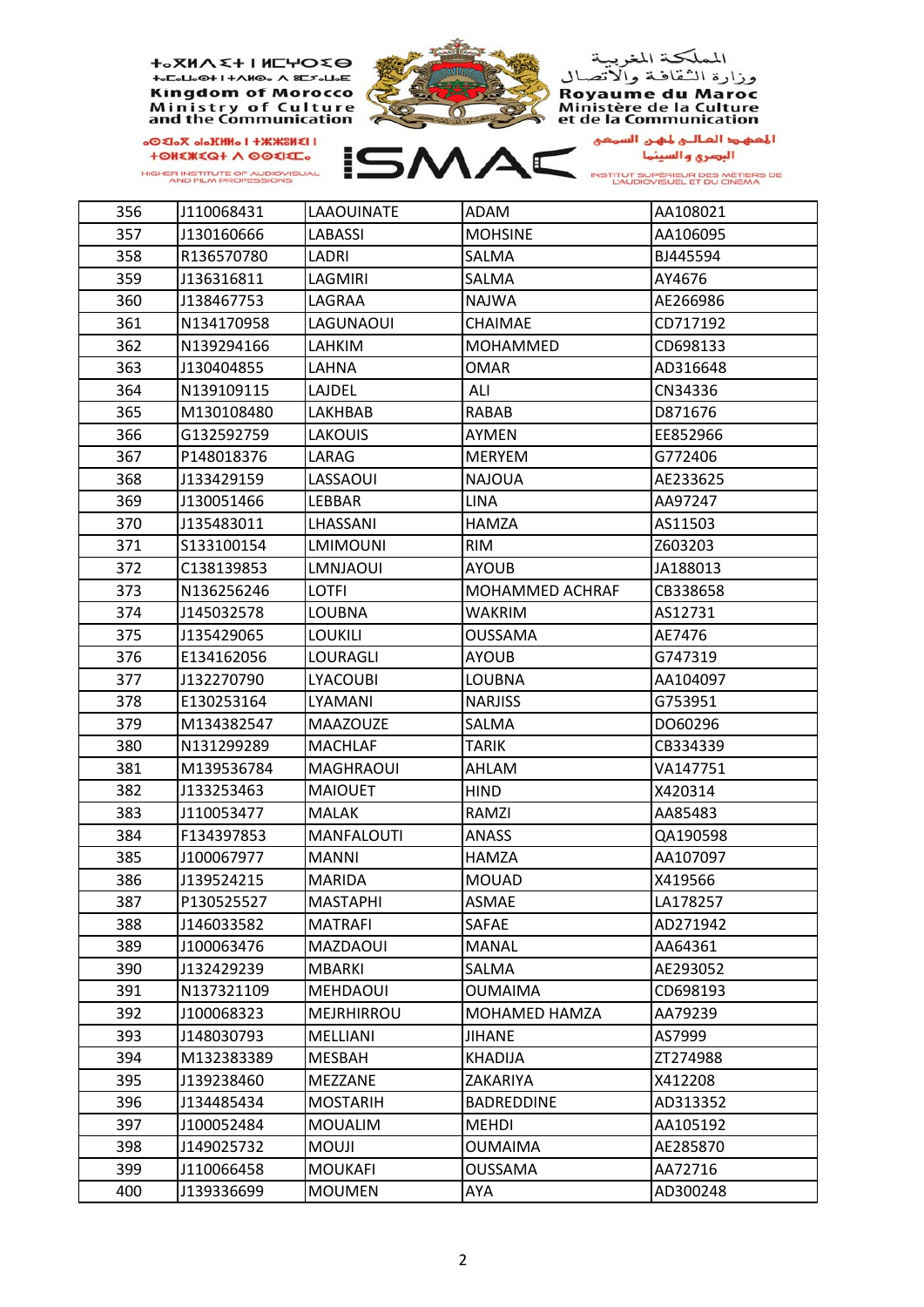$+A$ <sub>2</sub> $A \wedge \zeta + H$ <sub>1</sub> $H$ <sub>2</sub> $\zeta \rightarrow$ **+**<sub>p</sub>C<sub>p</sub>U<sub>p</sub><sup>O+1+AHO<sub>p</sub>A<sub>8</sub>C*y*<sub>pUp</sub>E</sup> **Kingdom of Morocco Ministry of Culture**<br>and the Communication

**I ISNSXX+1** oNNHolo Xol3Oo *<u>+ONEWEQ+ A OOEIEE.</u>* HIGHER INSTITUTE OF AUDIOVISUAL<br>AND FILM PROFESSIONS





ISMAC

المعهد العالي لمهن السر صي البرعري والسينما INSTITUT SUPÉRIEUR DES MÉTIERS DE<br>L'AUDIOVISUEL ET DU CINÉMA

401 E132216419 MOUMOU FATIMA‐EZZAHRA G731755 402 R140044410 MOURCHID KHADIJA BB188492 403 E130253154 MOUTTAQUI SALMA G758984 404 J137403517 NAAOUMI YASMINE BL149476 405 | J130429226 | NADIR | HIND | AE285042 406 J134429225 NASSIRI CHAIMAE AE279401 407 | J134399598 | NOUAS | MERYEM | AE300760 408 J135320712 OUALLA RABAB JF61204 409 C130152906 OUARD FIRDAOUSS JA189545 410 N135092528 OUARDI DOAE CB328715 411 G132625509 OUARZAZI FATIMA EZZAHRA EE957395 412 M136184519 OUBAALLA SAFAE DA99255 413 M130109164 OUBIDAN FATIMA ZAHRA UB102350 414 G135557164 OUBLAL OTHMANE EE958162 415 J134338338 OUBOHSSAINE IHSSANE AY8464 416 J139347866 OUBRAHIM KHALIL AY4700 417 J120005328 OUBRIK SANAA AA99934 418 N133293598 OUERDANI HIND CD703493 419 R149085829 OUHAMI ZAYNAB T311352 420 M131363648 OUHAMMOU ANAS DI282 421 D132049654 OUIKHALFAN HAJAR PA260506 422 J136372175 OUJAK MARWA AE301180 423 L135162061 OUJGHI MANAL I635087 424 M145035703 OUKANNOU WIJDANE DA98819 425 N132025672 OUKHAYI IKRAM CN44301 426 |J137519271 |OULED BEN TLE |SIHAM | AE292772 427 J110067368 OULHAJ ACHRAFE AA102604 428 M130094265 OUMALEK MOUAD DA98762 429 J134171822 OUSALEH SALMA AD318826 430 J149010487 QEDDI NASSER X426435 431 J137400025 QNIYA HAFSA AD328881 432 JJ144011265 QSAIB IKRAM AS12610 433 R148094932 RACHID BENKITOU BK714751 434 |J138449362 |RACHID |CHAIMAE |AE285654 435 J138450020 RADOUANE IKRAM AE297033 436 N135288698 RAFI IMANE CB332957 437 J133487585 RAHEL YOUNESS AD287129 438 D131569532 RAMCHI WISSAL JK42896 439 R137772487 RAZIK SALMA BJ450525 440 R132789421 RAZIK LINA BJ450526 441 R147025494 REGAM ANWAR BB204913 442 R132677807 REGRAGUI MERIEM BA14677 443 E131253201 REMMACH NAJLAE GI82 444 J149037511 REZZOUQI ANAS AS4691 445 P133541770 RHALLAB WIAM K588109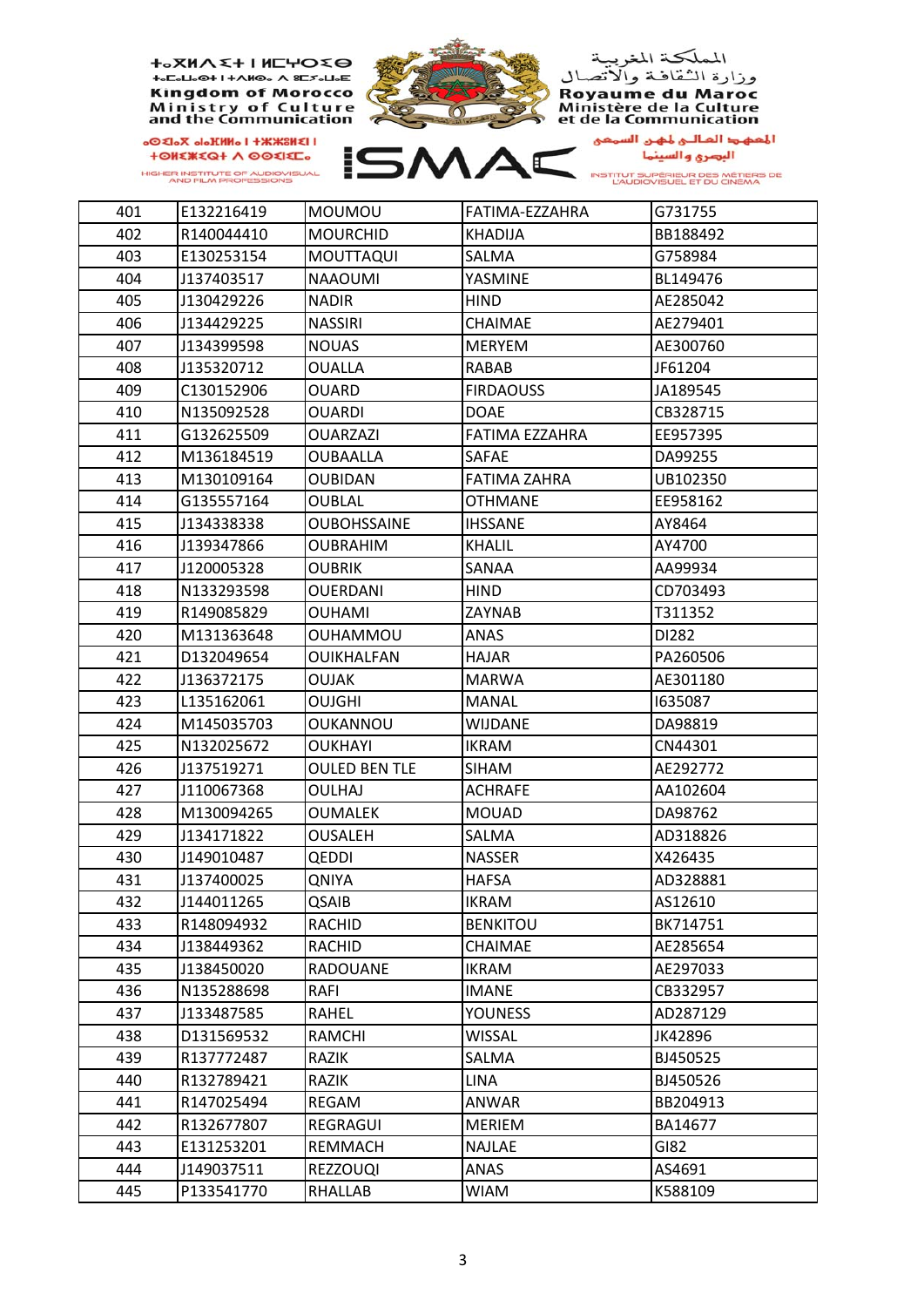**+**<sub>2</sub>XMA <+ I MCHO <0 +<sub>°</sub>C°H°H+VN⊙°V 8C≥°H°E **Kingdom of Morocco** Ministry of Culture<br>and the Communication

**I ISNSWAH I ONNHOLO XOLDO** *<u>+ΘΗΣ</u>* ΚΩ + Λ ΘΘΣΙΣΕ. HIGHER INSTITUTE OF AUDIOVISUAL<br>AND FILM PROFESSIONS



المملكة المغربية<br>وزارة الثقافة والاتصال **Royaume du Maroc<br>Ministère de la Culture<br>et de la Communication** 



المعهد المالـي لمهـن السـمـي<br>البصري والسينــا

INSTITUT SUPÉRIEUR DES MÉTIERS DE<br>L'AUDIOVISUEL ET DU CINÉMA

| 446 | F138313610 | RHARIF         | ANASS               | Q347410  |
|-----|------------|----------------|---------------------|----------|
| 447 | N134310544 | RHERBAOUI      | <b>AYOUB</b>        | CB329452 |
| 448 | M133175681 | <b>RHOU</b>    | AYMANE              | EE934292 |
| 449 | R135853000 | <b>RIFI</b>    | FATIMA ZAHRA        | BB189981 |
| 450 | J130436739 | RITANE         | <b>AYOUB</b>        | AD317940 |
| 451 | K139171670 | <b>RMIQUI</b>  | FATIMA EZZAHRA      | HH77964  |
| 452 | F131395093 | <b>ROBOA</b>   | <b>IMANE</b>        | WA291248 |
| 453 | M130113933 | <b>ROSTI</b>   | <b>AMINA</b>        | DN41655  |
| 454 | R130026420 | <b>ROUINI</b>  | IMANE               | BJ469071 |
| 455 | J134218721 | <b>SAADANE</b> | <b>NOURELHODA</b>   | AD317478 |
| 456 | D136673907 | <b>SABRI</b>   | <b>MASSINE</b>      | JM84639  |
| 457 | J130468617 | SAFAR          | HAMZA               | AD297491 |
| 458 | J139218816 | SAHIFA         | <b>NADA</b>         | AD318555 |
| 459 | J131218817 | SAHIFA         | SALMA               | AD318556 |
| 460 | J134458873 | SAHNOUN        | <b>HANANE</b>       | AD311915 |
| 461 | F140054135 | SAIDI          | IKRAM               | Q350096  |
| 462 | K135355242 | SAIF           | <b>ADNANE</b>       | BK718911 |
| 463 | K130006030 | SAJID          | ABDELGHANI          | HH31246  |
| 464 | K130006026 | SAJID          | <b>MERIEM</b>       | HH31245  |
| 465 | J136104876 | SALAMAT        | <b>YOUSSEF</b>      | AA103022 |
| 466 | K130080364 | <b>SALLAB</b>  | <b>HAMZA</b>        | M629375  |
| 467 | J110036775 | SALLAHI        | MOHAMED AMINE       | AA108084 |
| 468 | J133475396 | SAMAMA         | <b>YOUNESS</b>      | X423565  |
| 469 | P130445574 | <b>SASSI</b>   | MOHAMED AMINE       | K540901  |
| 470 | J130270802 | SBAA           | <b>DOHA</b>         | AA109002 |
| 471 | R145094935 | SBAYOU         | HAMZA               | BK688325 |
| 472 | J143037423 | SEBBANE        | HAMZA               | AS10565  |
| 473 | E137217086 | SEFIANI        | MOHAMMED            | G558184  |
| 474 | J142037474 | SELMANI        | <b>MOHAMED</b>      | AS12749  |
| 475 | J100061365 | <b>SHIMI</b>   | <b>FATIMA ZAHRA</b> | AD296990 |
| 476 | J110073887 | <b>SIGUE</b>   | <b>MARIAM</b>       | AA102727 |
| 477 | N137288054 | <b>SNOUSSI</b> | RABAB               | CB333910 |
| 478 | J132542325 | <b>SOURAIR</b> | <b>IMAN</b>         | AS9089   |
| 479 | N133299285 | TACHTACH       | IKRAM               | CB328694 |
| 480 | R100120954 | <b>TAFGHI</b>  | AYA                 | BK703655 |
| 481 | M136501940 | <b>TAGHAT</b>  | <b>IDRISS</b>       | DJ42241  |
| 482 | J134079574 | <b>TAHIRI</b>  | HIBA                | AD302939 |
| 483 | M130120403 | <b>TAHIRI</b>  | <b>KHAOULA</b>      | DB28550  |
| 484 | E133142808 | TAHRI          | <b>MOUAD</b>        | GI7056   |
| 485 | R139919997 | TALAA          | CHAIMAA             | BB190434 |
| 486 | J132215317 | TALBI          | <b>MANAL</b>        | X414098  |
| 487 | M139507902 | TALHA          | SALMA               | U202314  |
| 488 | J146064689 | TALHA          | <b>BRAHIM</b>       | AD325968 |
| 489 | F138381728 | TAMIM          | <b>KAOUTAR</b>      | QA187051 |
| 490 | J132423828 | <b>TEGHIDA</b> | AHMED               | AD304347 |